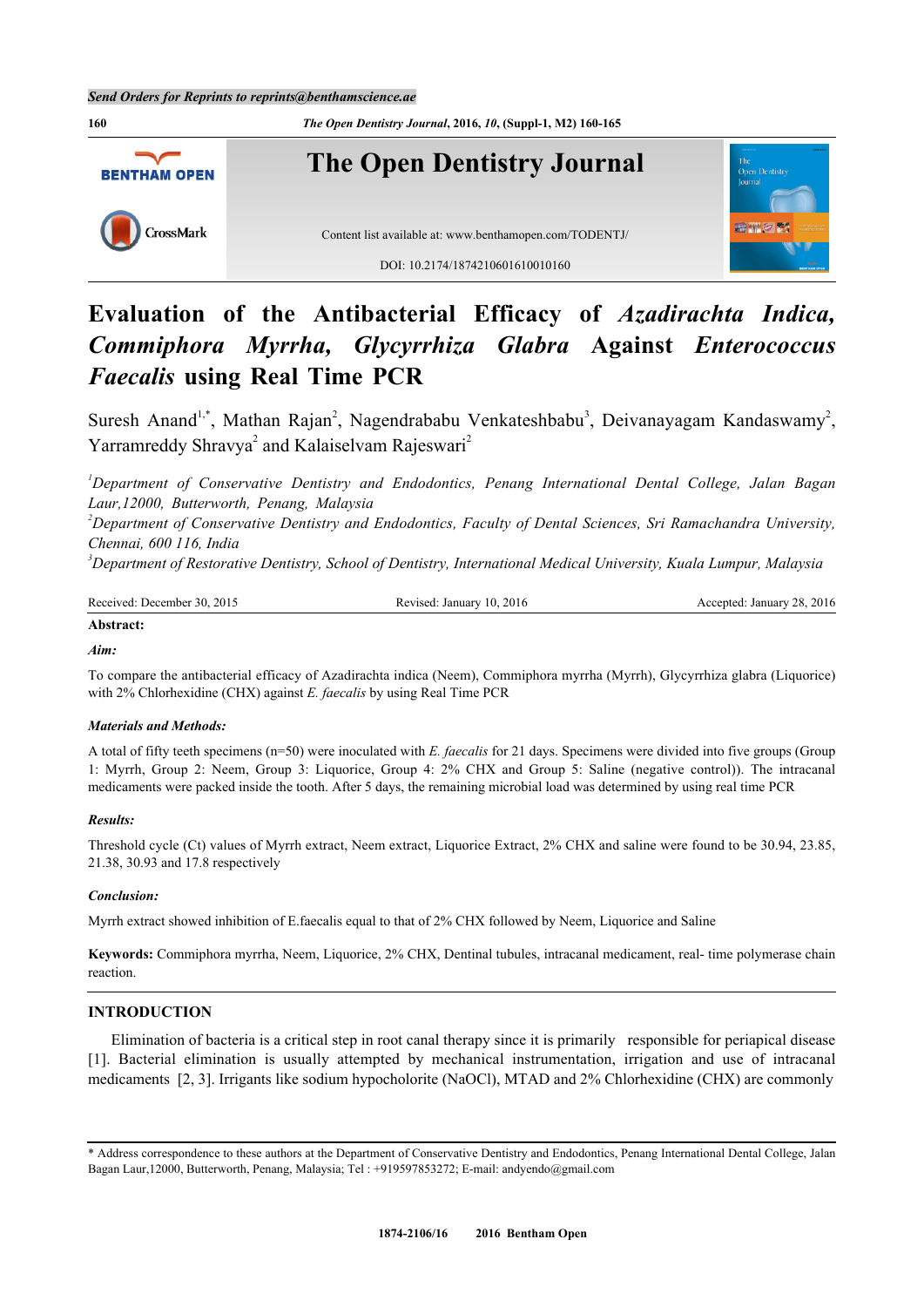used in root canal treatment [[4\]](#page-3-3). Inspite of good efficacy of these irrigants, certain bacteria like *Enterococcus faecalis* might still survive inside the root canal system. *E.faecalis* plays a major role in persistent endodontic infections and is frequently isolated from failed root canal systems [[5,](#page-3-4) [6](#page-3-5)]. Intracanal medicaments help in the reduction of residual bacteria present after instrumentation and irrigation [\[7](#page-3-6)].

Natural herbal extracts have gained therapeutic importance in dental science in the recent days.Liquorice is a very sweet, moist, soothing herb which is most commonly used as a flavoring agent in kampo medicines. It has antiinflammatory [[8\]](#page-3-7) antiviral [[9\]](#page-4-0) and anticarcinogenic [[10,](#page-4-1) [11\]](#page-4-2) properties.

*Azadirachta indica, also* known as "Indian neem" extensively used in Ayurveda, Unani and Homoeopathic medicine and has become a cynosure of modern medicine [[12\]](#page-4-3). It has antibacterial [[13,](#page-4-4) [14\]](#page-4-5) antiviral [[14\]](#page-4-5) antifungal [\[15](#page-4-6)] antioxidant [[16\]](#page-4-7) anti-inflammatory [\[17](#page-4-8)] antimalarial properties [[18\]](#page-4-9). *Commiphora myrrha* are small trees or shrubs with short, thorny branches, a variable species found in southern Arabia and northeast Africa (chiefly Somalia) as far south as northeast Kenya [[19\]](#page-4-10). Myrrh is a known stimulant [[20\]](#page-4-11) analgesic [\[21](#page-4-12)] anti-inflammatory [[22](#page-4-13)] antibacterial [[23](#page-4-14)] antifungal [\[23](#page-4-14)] anticancer properties [\[24](#page-4-15)].

Hence, the aim of the present study was to evaluate the antibacterial efficacy of naturally available herbal extracts of Myrrh, Liquorice, Neem and compare it with that of 2% CHX against *E. faecalis*, by using Real Time PCR.

# **MATERIALS AND METHOD**

#### **Preparation of Herbal Extracts**

Herbal extract was obtained from the Faculty of Pharmacy, Sri Ramachandra University. Commiphora Myrrha, Neem leaves were shade dried, powdered and stored in air-tight containers. 1g powder of Myrrh was dissolved in 10ml of sterilized distilled water. They were soaked at room temperature for 24 hours, then filtered [[25](#page-4-16)]. Air dried Neem powder was repeatedly macerated with 500ml of 99% ethanol and filtered using whatman filter paper [\[26](#page-4-17)]. The ethanol was evaporated and the extracts were concentrated using rotary flash evaporator and stored at 4°C until used in the assay [\[26](#page-4-17)]. Liquorice extract was prepared by the protocol mentioned in the reports of Badr *et al* [\[27](#page-4-18)].

#### **Determination of MIC of Natural Extracts**

Agar diffusion test was performed on Mueller-Hinton agar using the well diffusion method. Mueller-Hinton agar was freshly prepared after which, the surface was inoculated with 0.2 mL of brain heart infusion broth culture of *E. faecalis* strain ATCC 29212. The six wells (5 mm in diameter and 4 mm in depth) were created in the agar, of which three wells were filled with the plant extracts with 50% ethanol as the solvent. Then, one well was filled with plain 50% ethanol without the extract which acted as the negative control. Further, two wells were filled with 2% CHX and saline, respectively. The same procedure was carried out in duplicate and incubated for 24 hours anaerobically at 37ºC. Plates were read after 24 hours for the presence of zone of inhibition.

#### **Preparation of Dentin Specimens**

A total of fifty human mandibular premolars with single roots were used. Teeth with caries, apical fractures and resorption were excluded from the study. A rotary diamond disc was used to decoronate the teeth below the cemento enamel junction and the apical part of the root.Hence remaining portion of the root has been standardised (6mm). Cementum was removed from the root surface. The internal canal diameter was standardized by using Gates Glidden Drills No 4 (Mani Inc, Tachigiken, Japan). The debris was removed using ultrasonic bath of 17% ethylene diamine tetra acetic acid for 5 min, followed by 3% NaOCl for 5 min. The teeth were immersed in ultrasonic bath of distilled water for 10 min. The specimens were autoclaved for 20 min at 121ºC.

#### **Antimicrobial Assessment**

A suspension of 50µl of *E. faecalis* (ATCC 29212) strain was incubated in 5ml of Trypticase Soy Agar broth (TSA) culture medium (Difco, Sparks, MD, USA) at 37ºC, anaerobically for 4 hours. The concentration of the inoculation was then adjusted for a degree of turbidity of 1, according to the McFarland scale. This corresponds to a bacterial load of  $3\times10^8$  cells/ml referent to an optical density of 550nm. The samples were recontaminated with fresh broth containing the *E,faecalis* every second day under laminar flow.The tooth specimen were removed from the broth , rinsed with sterile saline and dried .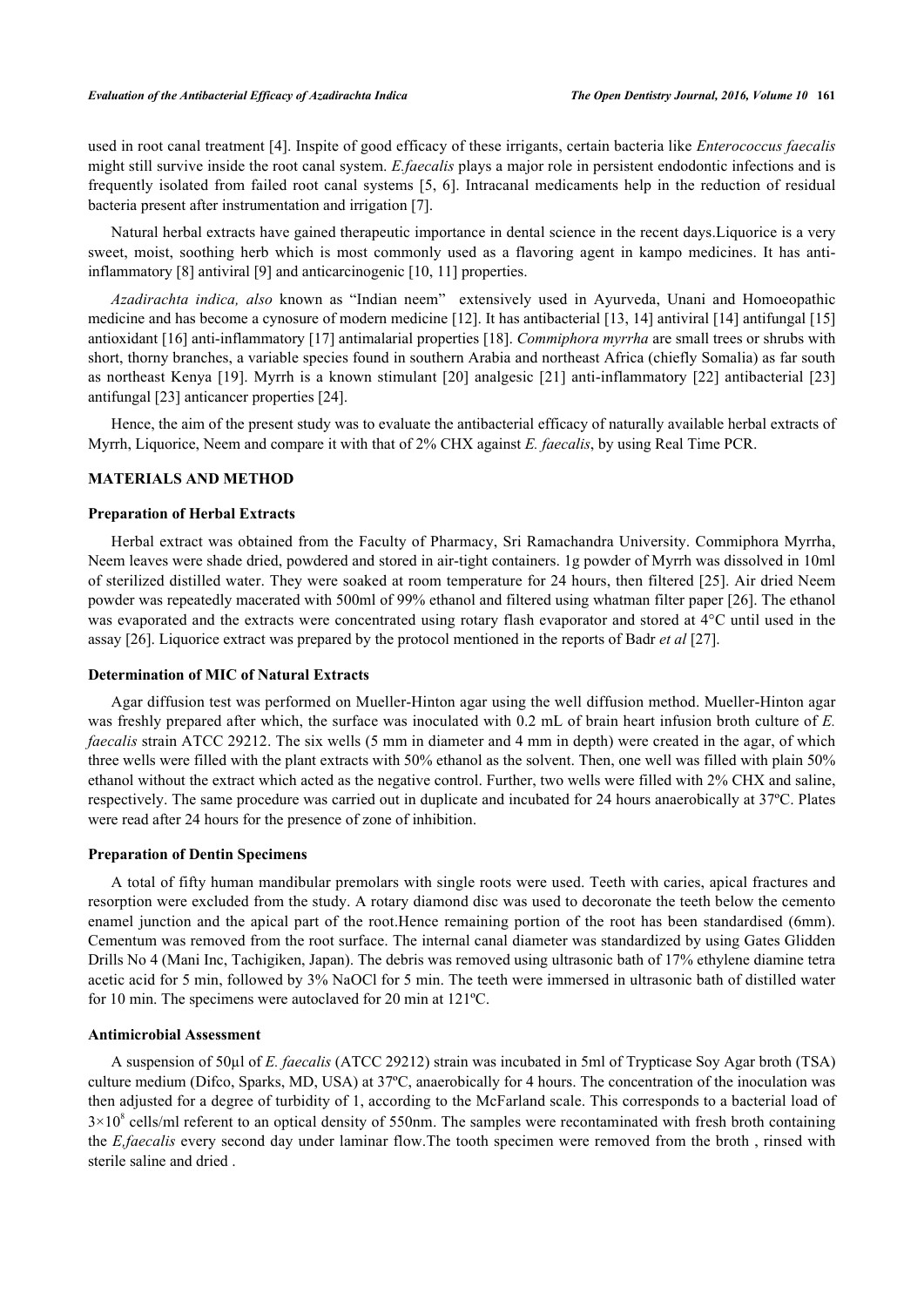#### **162** *The Open Dentistry Journal, 2016, Volume 10 Anand et al.*

The blocks were divided into 5 groups (n=10 each): Group 1: Myrrh; Group 2: Neem; Group 3: Liquorice; Group 4: 2% CHX and Group 5: saline (negative control). Methyl cellulose was used as the thickening agent for all the groups and the medicament was packed inside the root canal. The canals were then sealed at both the ends with paraffin wax and incubated at 37ºC in an anerobic environment. After 5 days, the harvesting of dentin was carried out at 400 μm depth with a sterile Gates-Gliden drill no. 5 [\[28](#page-4-19)].

## **Bacterial Genomic DNA Isolation from Harvested Dentin**

To the dentin sample, 1ml of lysozyme stock solution was added and vortexed, which was then incubated at 37ºC for 30 minutes. To this mixture, 10% sodium dodecylesulphate (SDS) was added and vortexed. The samples were again incubated at 37ºC for 30 min in a water bath. Following the above step, equal volume of Phenol Chloroform was added and mixed by spinning at 10,000rpm for 10 min. The supernatant was then transferred to new sterile Eppendorf tubes, to which an equal volume of Chloroform iso-amyl alcohol was added. Again, the supernatant was collected from this tube and transferred to a new Eppendorf tube, to which  $1/10<sup>th</sup>$  by volume sodium acetate and ethanol were added. Then, the solution was mixed by spinning at 10,000rpm for 10 min and the supernatant was discarded. The pellet was dried and to this 30µl of sterile water was added to dissolve the DNA, which was ready for the Real-time PCR analysis

#### **Real Time PCR - Detection of 16s rRNA Gene**

The Real Time PCR reaction was performed in a final volume of 20 µl using a 96-well optical plate covered with an optical adhesive sheet. The Real-time PCR assay was carried out using thermal cycler (7900 HT Real-Time PCR system) with SYBR green .Universal 16s rRNA primers (forward primer 5'GATTAGATACCCTGGTAGTCC 3' and reverse primer 5' CCCGGGAACGTATTCACCG 3') for *E. faecalis* were used for quantification. The PCR conditions used were, 50°C for 2 min, 95°C for 10 min, 95°C for 15 s, and 60°C for 1 min for 35 cycles. The efficacy of the treatment against *E. faecalis* was calculated based on the cycle threshold (CT) value [[29](#page-4-20)[, 30\]](#page-5-0)

| Groups (n=10 each) | Ct values (Mean $\pm$ SD) |
|--------------------|---------------------------|
| Myrrh              | $30.94 \pm 1.41$          |
| Neem               | $23.85 \pm 0.76$          |
| Liquorice          | $21.38 \pm 0.89$          |
| <b>2% CHX</b>      | $30.93 \pm 1.58$          |
| Saline             | $17.8 \pm 0.31$           |

#### <span id="page-2-0"></span>**Table 1. Ct value (Mean ±SD) for Myrrh, Neem, Liquorice, 2% CHX and saline.**

 $p$  < 0.05 was considered to be statistically significant.

#### <span id="page-2-1"></span>**Table 2. Percentage change in bacterial load.**

| Groups $(n = 10$ each) | Percentage (%) reduction in bacterial load in comparison to Saline |
|------------------------|--------------------------------------------------------------------|
| Myrrh                  | 73.8                                                               |
| Neem                   | 33.9                                                               |
| Liquorice              | 20.1                                                               |
| <b>2% CHX</b>          | 73.7                                                               |

# **STATISTICAL ANALYSIS**

Data were statistically analysed using one-way ANOVA, followed by post hoc Tukey's HSD multiple comparison of means to compare the differences in bacterial inhibition between the groups.  $p \le 0.05$  was considered to be statistically significant.

# **RESULTS**

The minimum inhibitory concentration was determined to be 2.5  $\mu$ g/ml,4  $\mu$ g/ml,4  $\mu$ g/ml,2  $\mu$ g/ml for Myrrh, Neem, Liquorice and 2% CHX respectively. Polymerase chain reaction determines the result in threshold cycle  $(C_T)$ . The extracts in descending order of efficacy is as follows: Myrhh, 2% CHX, Neem, Liquorice and saline (Table **[1](#page-2-0)**). Also, no statistically significant difference was observed seen between Myrrh and 2% CHX. The percentage reduction of E faecalis after treatment with Myrhh, Neem, Liquorice, 2% CHX was compared with saline (Table **[2](#page-2-1)**).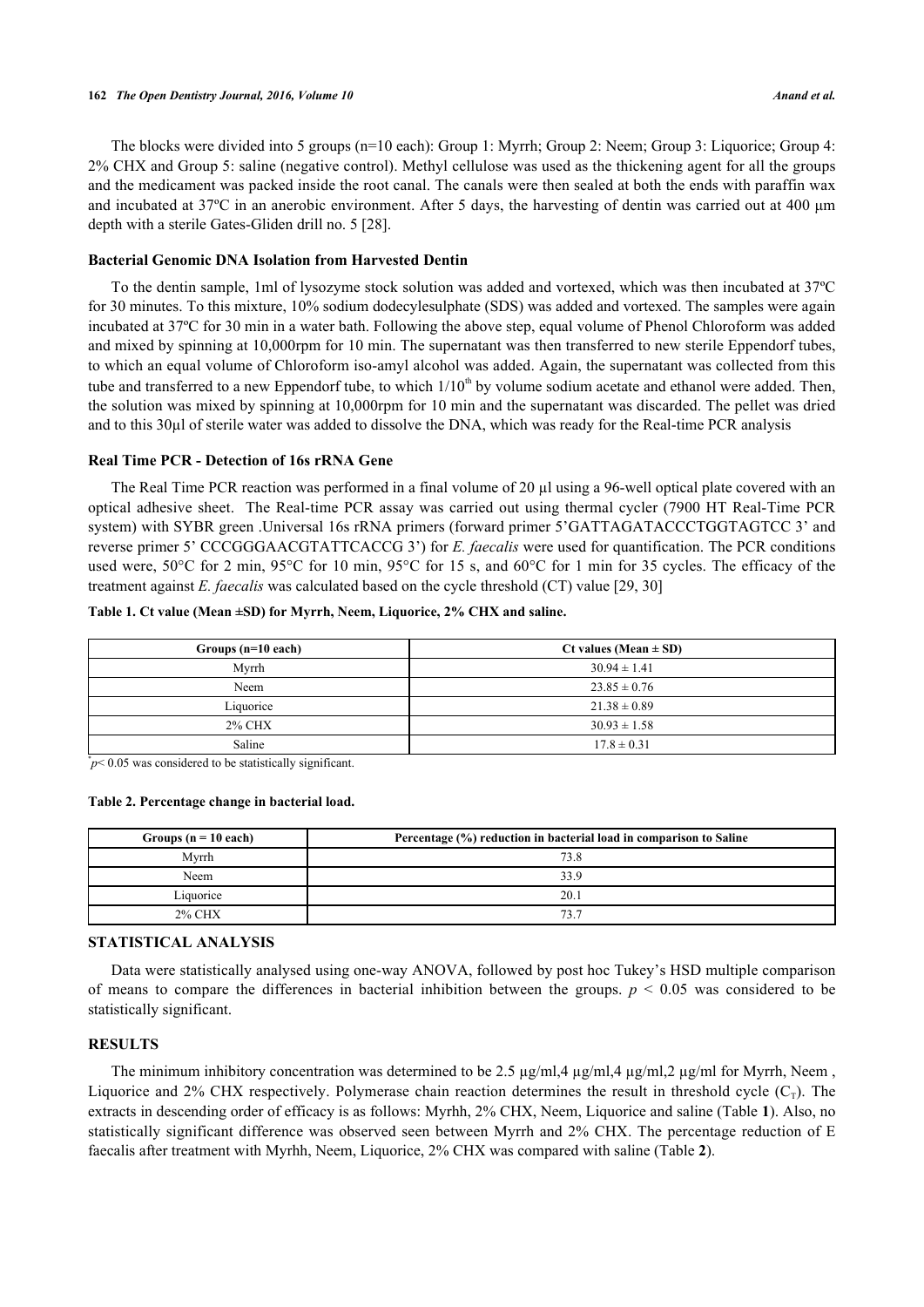# **DISCUSSION**

The results of the present study showed that myrrh extract caused inhibition of E.faecalis equal to that of 2% CHX. This might be attributed to the anti-bacterial compounds sesquiterpene and T. cadinol present in Myrrh [\[31\]](#page-5-1). Sesquiterpene interacts with the cell envelopes which in turn leads to the disruption of cell membranes and thereafter, bacteriolysis [\[31](#page-5-1)].

In the present study, 2% CHX was also shown to cause reduction of E.faecalis. Chlorhexidine is a bis-guanide that acts by adsorbing onto the cell wall of the microorganisms, causing changes in the outer cell membrane, resulting in leakage of intracellular components [\[32\]](#page-5-2). It is biocompatible and has broad-spectrum antimicrobial activity[[33](#page-5-3)] targeting both the gram positive and gram-negative microbes [[34\]](#page-5-4).

Neem followed Myrrh extract and 2% CHX in causing inhibition of bacterial growth. The antibacterial activity of neem could be due to the presence of several active constituents like nimbidin, nimbin, nimbolide, gedunin, azadirachtin, mahmoodin, margolone and cyclictrisulphide[[35](#page-5-5)]. The respiratory chain is inhibited by these active constituents which inhibits the mitochondrial oxidative phosphorylation. The mitochondrial ATP content and intra mitochondrial levels of acetyl CoA, acid soluble COA and acid soluble CoA esters are also reduced [\[35](#page-5-5)].

The antimicrobial efficacy of Liquorice extract against *E. faecalis*, might be attributed to the Glycyrrhizin [\[36\]](#page-5-6). Unlike simply altering the surface tension of the extracellular medium, the antibacterial effects of saponins involve membranolytic properties [\[37](#page-5-7)]. Inhibition of oxygen consumption in bacterial cells is also due to the flavanoid content of the liquorice extract [\[38](#page-5-8)].

# **CONCLUSION**

Myrrh extract had higher antibacterial efficacy compared to Neem and Liquorice. Further studies need to be conducted to ascertain the exact mechanisms of action of Myrrh extract against *E. faecalis*.

## **CONFLICT OF INTEREST**

The authors confirm that this article content has no conflict of interest.

# **ACKNOWLEDGEMENTS**

Declared none.

#### **REFERENCES**

- <span id="page-3-0"></span>[1] Möller ÃJ, Fabricius L, Dahlén G, Ohman AE, Heyden G. Influence on periapical tissues of indigenous oral bacteria and necrotic pulp tissue in monkeys. Scand J Dent Res 1981; 89(6): 475-84. [PMID: [6951246\]](http://www.ncbi.nlm.nih.gov/pubmed/6951246)
- <span id="page-3-1"></span>[2] Sathorn C, Parashos P, Messer H. Antibacterial efficacy of calcium hydroxide intracanal dressing: a systematic review and meta-analysis. Int Endod J 2007; 40(1): 2-10. [\[http://dx.doi.org/10.1111/j.1365-2591.2006.01197.x\]](http://dx.doi.org/10.1111/j.1365-2591.2006.01197.x) [PMID: [17209826](http://www.ncbi.nlm.nih.gov/pubmed/17209826)]
- <span id="page-3-2"></span>[3] Matos Neto M, Santos SS, Leão MV, Habitante SM, Rodrigues JR, Jorge AO. Effectiveness of three instrumentation systems to remove *Enterococcus faecalis* from root canals. Int Endod J 2012; 45(5): 435-8. [\[http://dx.doi.org/10.1111/j.1365-2591.2011.01994.x\]](http://dx.doi.org/10.1111/j.1365-2591.2011.01994.x) [PMID: [22211829](http://www.ncbi.nlm.nih.gov/pubmed/22211829)]
- <span id="page-3-3"></span>[4] Kandaswamy D, Venkateshbabu N. Root canal irrigants. J Conserv Dent 2010; 13(4): 256-64. [\[http://dx.doi.org/10.4103/0972-0707.73378](http://dx.doi.org/10.4103/0972-0707.73378)] [PMID: [21217955](http://www.ncbi.nlm.nih.gov/pubmed/21217955)]
- <span id="page-3-4"></span>[5] Rôças IN, Siqueira JF Jr, Santos KR. Association of *Enterococcus faecalis* with different forms of periradicular diseases. J Endod 2004; 30(5): 315-20.
	- [\[http://dx.doi.org/10.1097/00004770-200405000-00004](http://dx.doi.org/10.1097/00004770-200405000-00004)] [PMID: [15107642\]](http://www.ncbi.nlm.nih.gov/pubmed/15107642)
- <span id="page-3-5"></span>[6] Stuart CH, Schwartz SA, Beeson TJ, Owatz CB. *Enterococcus faecalis*: its role in root canal treatment failure and current concepts in retreatment. J Endod 2006; 32(2): 93-8. [\[http://dx.doi.org/10.1016/j.joen.2005.10.049\]](http://dx.doi.org/10.1016/j.joen.2005.10.049) [PMID: [16427453](http://www.ncbi.nlm.nih.gov/pubmed/16427453)]
- <span id="page-3-6"></span>[7] Siqueira JF Jr, Paiva SS, Rôças IN. Reduction in the cultivable bacterial populations in infected root canals by a chlorhexidine-based antimicrobial protocol. J Endod 2007; 33(5): 541-7. [\[http://dx.doi.org/10.1016/j.joen.2007.01.008\]](http://dx.doi.org/10.1016/j.joen.2007.01.008) [PMID: [17437868](http://www.ncbi.nlm.nih.gov/pubmed/17437868)]
- <span id="page-3-7"></span>[8] Bodet C, La VD, Gafner S, Bergeron C, Grenier D. A licorice extract reduces lipopolysaccharide-induced proinflammatory cytokine secretion by macrophages and whole blood. J Periodontol 2008; 79(9): 1752-61. [\[http://dx.doi.org/10.1902/jop.2008.080052](http://dx.doi.org/10.1902/jop.2008.080052)] [PMID: [18771378\]](http://www.ncbi.nlm.nih.gov/pubmed/18771378)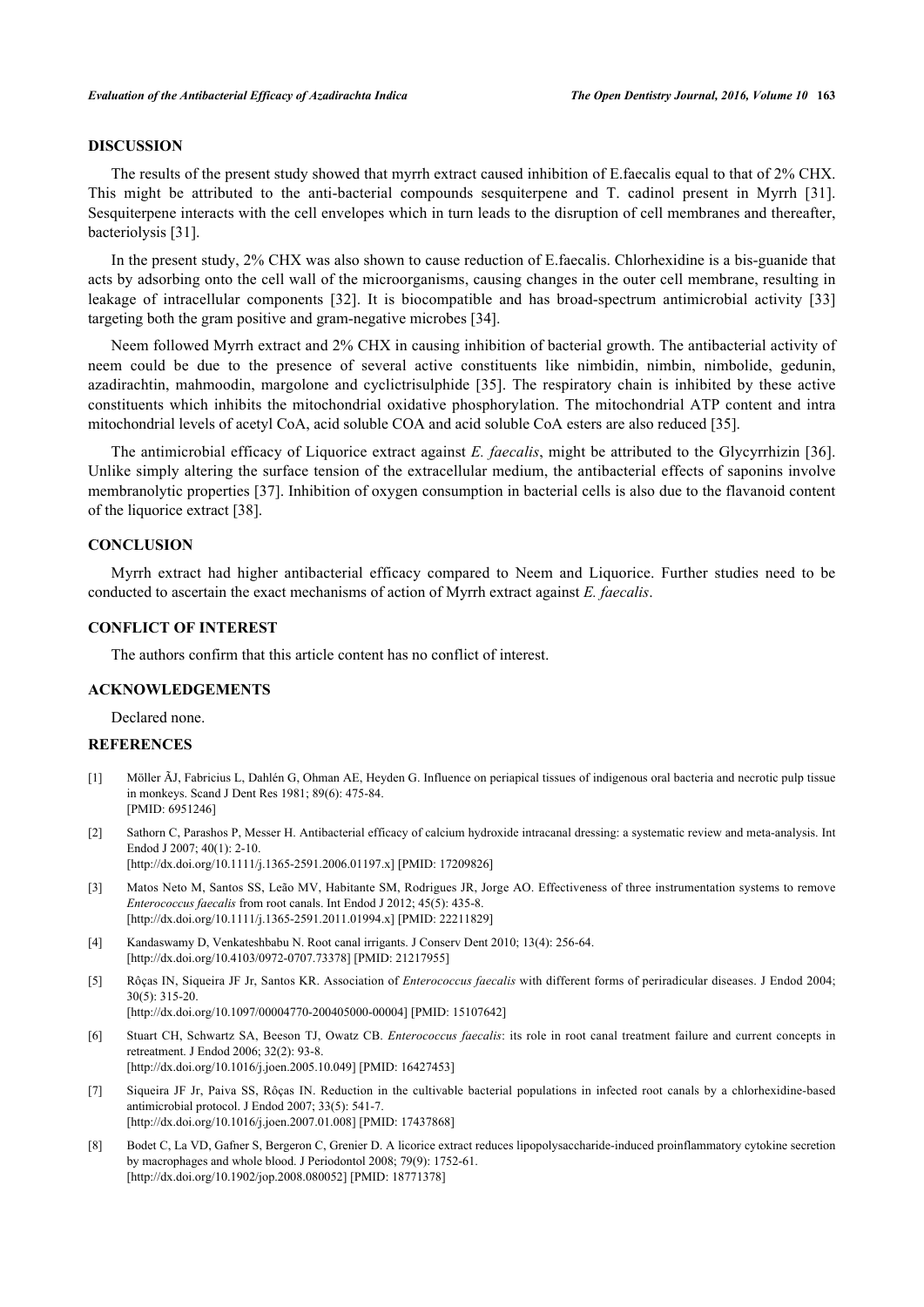#### **164** *The Open Dentistry Journal, 2016, Volume 10 Anand et al.*

- <span id="page-4-0"></span>[9] Bean P. The use of alternative medicine in the treatment of hepatitis C. Am Clin Lab 2002; 21(4): 19-21. [PMID: [12087634\]](http://www.ncbi.nlm.nih.gov/pubmed/12087634)
- <span id="page-4-1"></span>[10] Lee CK, Park KK, Lim SS, Park JH, Chung WY. Effects of the licorice extract against tumor growth and cisplatin-induced toxicity in a mouse xenograft model of colon cancer. Biol Pharm Bull 2007; 30(11): 2191-5. [\[http://dx.doi.org/10.1248/bpb.30.2191\]](http://dx.doi.org/10.1248/bpb.30.2191) [PMID: [17978499](http://www.ncbi.nlm.nih.gov/pubmed/17978499)]
- <span id="page-4-2"></span>[11] Lee S, Oh H-M, Lim W-B, *et al.* Gene induction by glycyrol to apoptosis through endonuclease G in tumor cells and prediction of oncogene function by microarray analysis. Anticancer Drugs 2008; 19(5): 503-15. [\[http://dx.doi.org/10.1097/CAD.0b013e3282fba582](http://dx.doi.org/10.1097/CAD.0b013e3282fba582)] [PMID: [18418217](http://www.ncbi.nlm.nih.gov/pubmed/18418217)]
- <span id="page-4-3"></span>[12] Subapriya R, Nagini S. Medicinal properties of neem leaves: a review. Curr Med Chem Anticancer Agents 2005; 5(2): 149-6. [\[http://dx.doi.org/10.2174/1568011053174828\]](http://dx.doi.org/10.2174/1568011053174828) [PMID: [15777222](http://www.ncbi.nlm.nih.gov/pubmed/15777222)]
- <span id="page-4-4"></span>[13] Rao DS, Penmatsa T, Kumar AK, Reddy MN, Gautam NS, Gautam NR. Antibacterial activity of aqueous extracts of Indian chewing sticks on dental plaque: An *in vitro* study. J Pharm Bioallied Sci 2014; 6(1)(Suppl. 1): S140-5. [PMID: [25210357\]](http://www.ncbi.nlm.nih.gov/pubmed/25210357)
- <span id="page-4-5"></span>[14] Bharitkar YP, Bathini S, Ojha D, *et al.* Antibacterial and antiviral evaluation of sulfonoquinovosyldiacylglyceride: a glycolipid isolated from *Azadirachta indica* leaves. Lett Appl Microbiol 2014; 58(2): 184-9. [\[http://dx.doi.org/10.1111/lam.12174\]](http://dx.doi.org/10.1111/lam.12174) [PMID: [24118020](http://www.ncbi.nlm.nih.gov/pubmed/24118020)]
- <span id="page-4-6"></span>[15] Mahilrajan S, Nandakumar J, Kailayalingam R, Manoharan NA. SriVijeindran S. Screening the antifungal activity of essential oils against decay fungi from palmyrah leaf handicrafts. Biologic Res 2014; 47: 35. [\[http://dx.doi.org/10.1186/0717-6287-47-35\]](http://dx.doi.org/10.1186/0717-6287-47-35)
- <span id="page-4-7"></span>[16] Rao A, Devi K, Thyagaraju K. Ayurtox for body Detoxification. Enz Inhib 1998; 14: 85-6. [\[http://dx.doi.org/10.3109/14756369809036547\]](http://dx.doi.org/10.3109/14756369809036547)
- <span id="page-4-8"></span>[17] Tidjani M, Dupont C, Wepierre J. Antiinflammatory activity of *Azadirachta indica*. Planta Med Phytothe 1989; 23: 259-66.
- <span id="page-4-9"></span>[18] Dhar R, Zhang K, Talwar GP, Garg S, Kumar N. Inhibition of the growth and development of asexual and sexual stages of drug-sensitive and resistant strains of the human malaria parasite *Plasmodium falciparum* by Neem (*Azadirachta indica*) fractions. J Ethnopharmacol 1998;  $61(1)$ : 31-9 [\[http://dx.doi.org/10.1016/S0378-8741\(98\)00012-9\]](http://dx.doi.org/10.1016/S0378-8741(98)00012-9) [PMID: [9687079](http://www.ncbi.nlm.nih.gov/pubmed/9687079)]
- <span id="page-4-10"></span>[19] Hanuš LO, Řezanka T, Dembitsky VM, Moussaieff A. Myrrh-Commiphora chemistry. Biomed Pap Med Fac Univ Palacky Olomouc Czech Repub 2005; 149(1): 3-27. [\[http://dx.doi.org/10.5507/bp.2005.001\]](http://dx.doi.org/10.5507/bp.2005.001) [PMID: [16170385](http://www.ncbi.nlm.nih.gov/pubmed/16170385)]
- <span id="page-4-11"></span>[20] Tipton DA, Hamman NR, Dabbous MKh. Effect of myrrh oil on IL-1beta stimulation of NF-kappaB activation and PGE(2) production in human gingival fibroblasts and epithelial cells. Toxicol *In Vitro* 2006; 20(2): 248-55. [\[http://dx.doi.org/10.1016/j.tiv.2005.07.004](http://dx.doi.org/10.1016/j.tiv.2005.07.004)] [PMID: [16112536](http://www.ncbi.nlm.nih.gov/pubmed/16112536)]
- <span id="page-4-12"></span>[21] Dolara P, Luceri C, Ghelardini C, *et al.* Analgesic effects of myrrh. Nature 1996; 379(6560): 29. [\[http://dx.doi.org/10.1038/379029a0](http://dx.doi.org/10.1038/379029a0)] [PMID: [8538737\]](http://www.ncbi.nlm.nih.gov/pubmed/8538737)
- <span id="page-4-13"></span>[22] Su S, Wang T, Duan J-A, *et al.* Anti-inflammatory and analgesic activity of different extracts of *Commiphora myrrha*. J Ethnopharmacol 2011; 134(2): 251-8.
	- [\[http://dx.doi.org/10.1016/j.jep.2010.12.003\]](http://dx.doi.org/10.1016/j.jep.2010.12.003) [PMID: [21167270](http://www.ncbi.nlm.nih.gov/pubmed/21167270)]
- <span id="page-4-14"></span>[23] Dolara P, Corte B, Ghelardini C, *et al.* Local anaesthetic, antibacterial and antifungal properties of sesquiterpenes from myrrh. Planta Med 2000; 66(4): 356-8. [\[http://dx.doi.org/10.1055/s-2000-8532](http://dx.doi.org/10.1055/s-2000-8532)] [PMID: [10865454\]](http://www.ncbi.nlm.nih.gov/pubmed/10865454)
- <span id="page-4-15"></span>[24] Shoemaker M, Hamilton B, Dairkee SH, Cohen I, Campbell MJ. *In vitro* anticancer activity of twelve Chinese medicinal herbs. Phytother Res 2005; 19(7): 649-51. [\[http://dx.doi.org/10.1002/ptr.1702\]](http://dx.doi.org/10.1002/ptr.1702) [PMID: [16161030](http://www.ncbi.nlm.nih.gov/pubmed/16161030)]
- <span id="page-4-16"></span>[25] Boyraz N, Ozcan M. Antifungal effect of some spice hydrosols. Fitoterapia 2005; 76(7-8): 661-5. [\[http://dx.doi.org/10.1016/j.fitote.2005.08.016\]](http://dx.doi.org/10.1016/j.fitote.2005.08.016) [PMID: [16243447](http://www.ncbi.nlm.nih.gov/pubmed/16243447)]
- <span id="page-4-17"></span>[26] Vinothkumar TS, Rubin MI, Balaji L, Kandaswamy D. *In vitro* evaluation of five different herbal extracts as an antimicrobial endodontic irrigant using real time quantitative polymerase chain reaction. J Conserv Dent 2013; 16(2): 167-70. [\[http://dx.doi.org/10.4103/0972-0707.108208](http://dx.doi.org/10.4103/0972-0707.108208)] [PMID: [23716972](http://www.ncbi.nlm.nih.gov/pubmed/23716972)]
- <span id="page-4-18"></span>[27] Badr AE, Omar N, Badria FA. A laboratory evaluation of the antibacterial and cytotoxic effect of Liquorice when used as root canal medicament. Int Endod J 2011; 44(1): 51-8. [\[http://dx.doi.org/10.1111/j.1365-2591.2010.01794.x\]](http://dx.doi.org/10.1111/j.1365-2591.2010.01794.x) [PMID: [20812941](http://www.ncbi.nlm.nih.gov/pubmed/20812941)]
- <span id="page-4-19"></span>[28] Kandaswamy D, Venkateshbabu N, Gogulnath D, Kindo AJ. Dentinal tubule disinfection with 2% chlorhexidine gel, propolis, morinda citrifolia juice, 2% povidone iodine, and calcium hydroxide. Int Endod J 2010; 43(5): 419-23. [\[http://dx.doi.org/10.1111/j.1365-2591.2010.01696.x\]](http://dx.doi.org/10.1111/j.1365-2591.2010.01696.x) [PMID: [20518935](http://www.ncbi.nlm.nih.gov/pubmed/20518935)]
- <span id="page-4-20"></span>[29] Endo MS, Ferraz CC, Zaia AA, Almeida JF, Gomes BP. Quantitative and qualitative analysis of microorganisms in root-filled teeth with persistent infection: Monitoring of the endodontic retreatment. Eur J Dent 2013; 7(3): 302-9. [\[http://dx.doi.org/10.4103/1305-7456.115414](http://dx.doi.org/10.4103/1305-7456.115414)] [PMID: [24926210](http://www.ncbi.nlm.nih.gov/pubmed/24926210)]